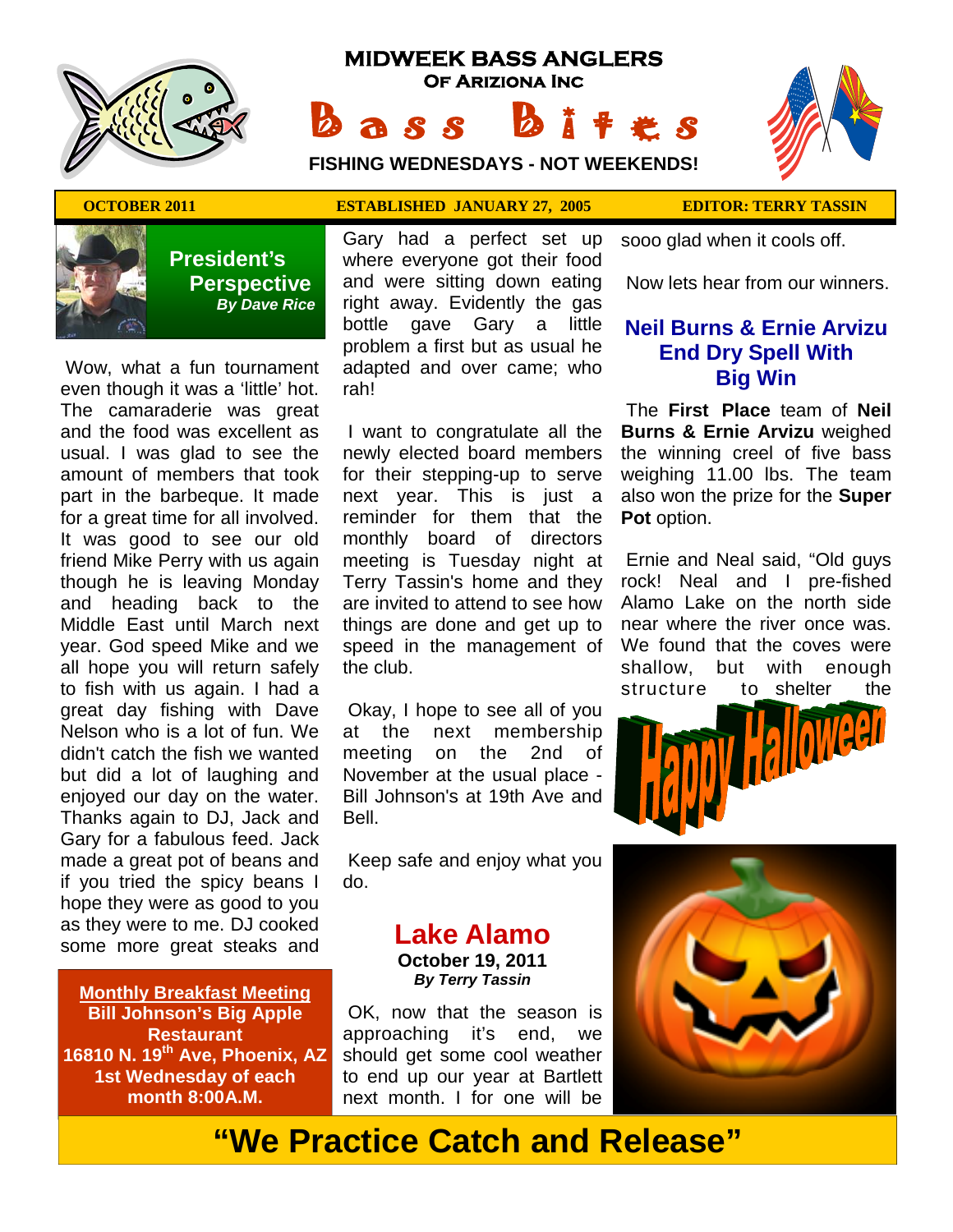#### Page 2

fish. Many of the spots were only, at times, about two feet deep and murky, but with grass where we found fish. We had to flip with 1/2 ounce weights to get through the grass with lots of stickups.



*1st Place Ernie Arvizu & Neil Burns* 

 Most of our lures were Senkos and some watermelon red flake jigs. After finding the fish on points and inside coves, we decided to throw crank lures on the main lake areas. Many of our lures were in shad colors and bass hits were many. Often fish were not of sufficient size to keep.

# **Next Tournament**

Our next club general meeting is scheduled for **Wednesday, 2 November** starting at 8:00 AM, at Bill Johnson's Big Apple Restaurant, 16810 N. 19th Ave (just south of Bell Road on 19th Ave on the west side of the avenue). We hope you will come early and have breakfast together.

The last club point tournament of the year will be a day event at **Lake Bartlett** on **16 November**  2011. Club launch headquarters and weigh-in location will be announced. Tournament hours are **Safe Light to 3 PM.**

 Fishing with Neal is all about having a good time. We laughed much and talked about nothing for three days. Having fun is what fishing is all about for both of us. Also want to thank Jack, Gary and all those that created the great cook out. Also, thanks to Terry and the Weigh-in Team for all you do."

#### **Shaw & Southard Junk Fish to Second Place**

 In **Second Place** the team of **Jamie Shaw & Lew Southard**  finished with 10.82 lbs for their five bass.

 Lew said, "Jamie and I junk fished all day. We caught fish on crank baits like the old school Fat Rap #5 black & silver, Texas rigged baby brush hogs in green pumpkin and watermelon, and drop shot 4 inch Peoples worm. Three of our 'overs' came on a Yamamoto 5 inch double tail hula grub in green pumpkin, the fourth over came on a **Next Meeting The Spinner bait with a white &** 

#### **NOTICE!**

#### **Changes to Club Bylaws & Tournament Rules for 2012**

All previously proposed changes will be voted on at the 2 November meeting. All approved changes will become effective on January 1, 2012. A copy of the approved revised bylaws and tournament rules will be provided to all members by January 1st.



*2nd Place Lew Southard & Jamie Shaw* 

chartreuse skirt. Fish were caught from the dam to the river. Jamie and I would have been the winners but that Neil Burns guy was on one of my secret spots and I know that's where he caught those fish. Stay off my water Neil. Jamie and I caught a lot of fish; just needed one a little bigger for a really good day on the lake."

## **Bill Ruehle & Steve Harbaugh Fish Spinner Baits and Plastics For 3rd Place**

**Team Bill Ruehle & Steve Harbaugh** weighed five bass for 10.35 pounds and took home **Third Place** honors. Steve's 5.10 lb bass was good for **1st Place Big Bass** and the **5 lb pot**.

## **Club Officers Elected for 2012**

The **Board of Directors** is pleased to announce the election of the following members as Officers of the Midweek Bass Anglers of Arizona Inc for the year 2012:

| President:           | <b>Gary Grimes</b>  |
|----------------------|---------------------|
| <b>Vice Pres:</b>    | Lou Hirlemann       |
| Secretary:           | <b>Terry Tassin</b> |
| Treasurer:           | <b>John Milkint</b> |
| <b>Tmx Director:</b> | <b>Jack Hughes</b>  |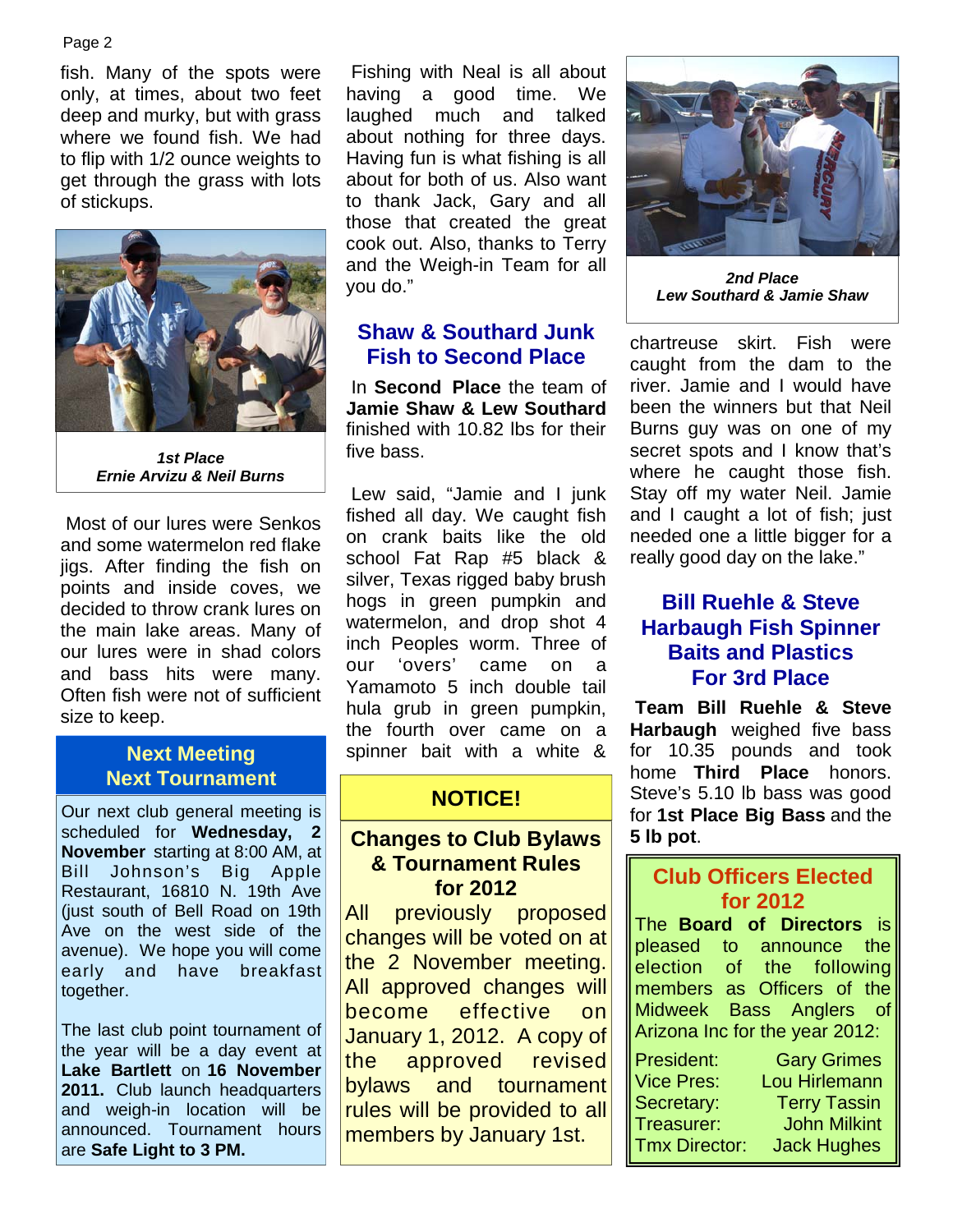

*3rd Place Steve Harbaugh & Bill Ruehle* 

 Steve Harbaugh commented, "WOW!! What a great time at Alamo. Heads-up to nonboaters; if you draw Bill "What's a blind" Ruehle as a partner, you will have a great time. He is just a fun guy to hang out with. Bill "What's a blind" and I met up Monday night and hit the water at daylight Tuesday morning. Neither of us had fished Alamo for quite some time, and with the water level so low all our old spots where high and dry. We started looking in backs of coves because we both had heard the fish were shallow. We soon found lots of fish jumping, but those weren't biters. We worked the shore lines looking for small patches of sandy beach areas or rock rubble with some stick ups. Getting a few hits doing that with drop shots and me throwing a spinner bait. Kept trying to pull fish from the grass mats but with no luck. We did get enough hits to think that it might work Wednesday morning, but since we were

#### **Membership**

As of October 21, 2011 the Midweek Bass Anglers of Arizona consists of 86 active

boat 21 we didn't know if any of our areas would be open. Thanks to one of the early boats that took our 1st choice spot we went to our second location.

 Glad we did; I threw to the back of a little pocket with some grass. As I was pulling my spinner bait thru the grass it suddenly got much heavier. The fight was on! It felt like a good fish but I thought it might be just the grass till I saw a flash and Bill "What's a blind", grabbed the net. After the fish dove a couple of times he scooped her up and she was in the live well. I really didn't think too much of it at the time. Some silent time passed and Bill said "you think it's maybe 4 lbs"? I said I hope so but let's find her bigger twin sister about 4 more times. So I kept working the spinner bait and Bill "What's a blind", worked his MMII drop shot and we caught 2 nice slots and 2 unders, but it was slow and tough going. One of Bill's "What's a blind" slots came in water with a lot of stick ups and it got wrapped in a bush, but with good team

work and a bit of patience we managed to get it in the boat without breaking off. I really think the key to the fish I caught on the spinner bait was that I would throw it on the bank then twitch it into the water, working a slow pull and pause kind of like a jig. Hits most often came on the fall when it was near a stick up. I can't remember a time when I threw a bait for so long. I would have to guess in the 9 hours of fishing I threw that bait for 8 and 1/2 of those hours. I just really felt it was going to work for us. Wish it was maybe a pound better, but I'm thrilled with our outcome and payday.

 Bill, "What's a blind", was throwing enough other baits besides his drop shot that I think we made the right choice. I always believe in throwing something different than my partner until one of us starts getting a lot of hits, then maybe doing the same thing. By throwing a different bait there is always the chance to throw something different if one of the guys gets hit but doesn't

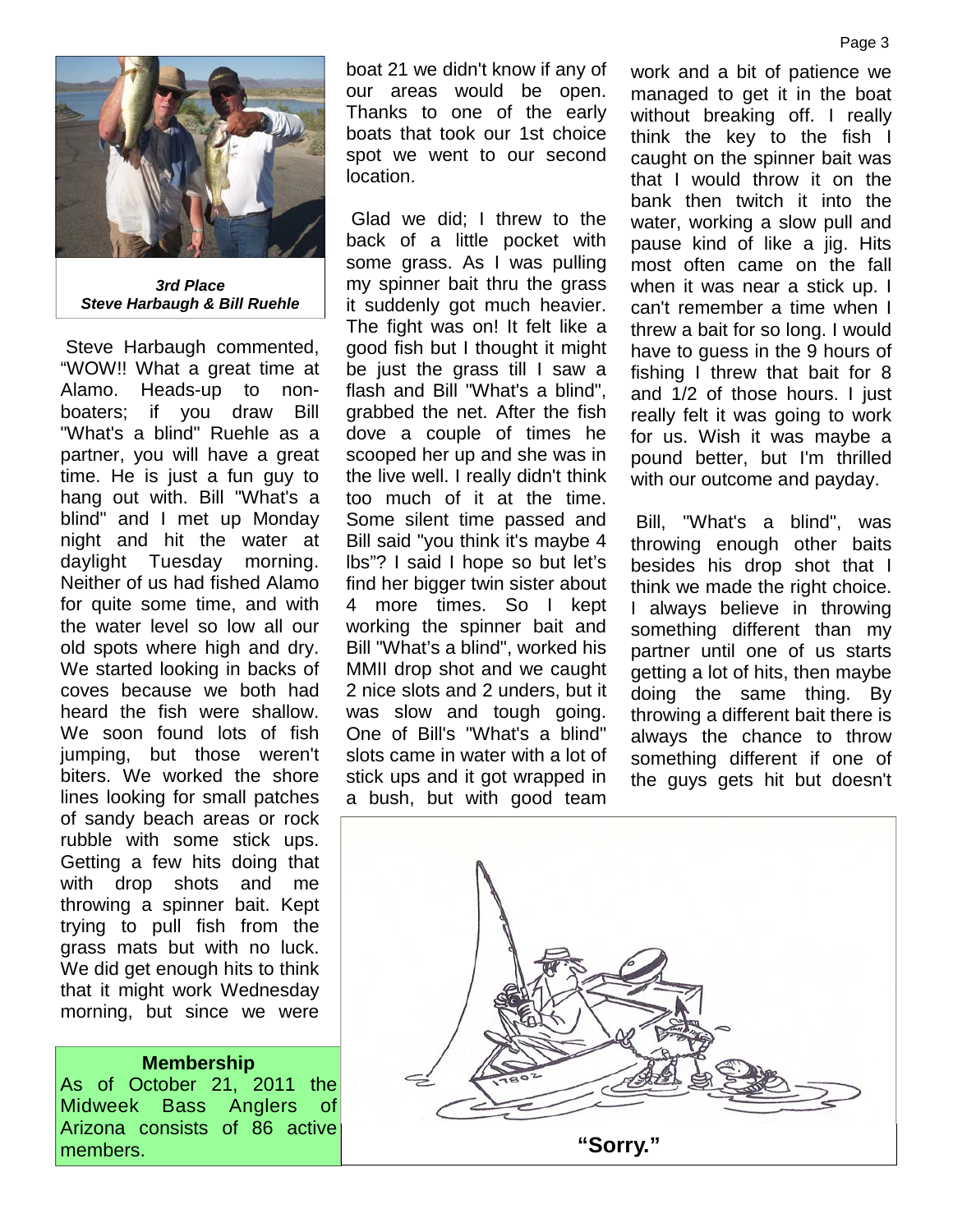connect, thereby getting a second chance at the same fish. It seems so often that there is only one fish so if it gets two looks maybe one will work.

 Now for those of you that are wondering, why I am writing Bill, "What's a blind" so often; after a great dinner Tuesday night several of us played poker. Bill was reluctant because he didn't quite understand what 'blinds' in Texas Hold-em are for. He kept hollering, "What's a blind" every time he had to put money in before he got cards. After a couple of hours of play it came down to Bill and me as the last two players. Since we were a team for the fishing I said lets stop right here and split the 1st and 2nd place money and keep it a happy boat for morning. We shook on it and both took home \$85 bucks. So it was a very nice and profitable - couple of days at Alamo.



*1st Place Big Bass Steve Harbaugh*

 If I can say one more thing, I know this has gotten long, but my boss, and new member, Chad Schimmel and I fished together Monday morning. When I decided to tie on a spinner bait, I realized I had forgotten to bring my bag with spinner baits in it. Chad said, help your self to mine. I took one; a white and chartreuse skirt with a large gold blade and small silver blade. Throwing that onto the bank so much, it's pretty beat up. So thanks' Chad for helping me get that 5.10 lb bass! I owe you a big lunch real soon. Also thanks Chad for stirring up the pelicans. Anyone that was still waiting to take off was given an awesome sight of the sky filling up with white birds. It was like a scene out of an African movie. That and Bill "What's a blind" and I seeing the mountain lion on Tuesday was pretty cool too."

## **Jeff Martineau & Charlie Ferrell Take 4th Place**

 The **4th Place Team** of **Jeff Martineau & Charlie Ferrell**  weighed 9.87 lbs with a five bass limit. The team also won the prize for **2nd Place Big Bass** - 4.81 lbs.

 Jeff remarked, "We started our pre fish on Tuesday covering main lake cuts and points. We caught a few fish but nothing that we thought would be enough to do well in the derby. We then started to concentrate on the upper end where the river used to be. There we immediately got a big bite and decided we would be up there all day for the tournament. There are lots of stick ups up there but we found that our best bites were in the trees that had thicker bases and branches.



*4th Place & 2nd Place Big Bass Charlie Ferrell & Jeff Martineau* 

 Our first tree produced our first slot fish flipping a dark colored Yamamoto flipping grub. Our next tree produced our big fish on the same bait. We thought we were off to a good start, but as the day went on, we caught nothing but slots and unders. The areas we had were holding fish, it just seemed like they were not active with the lack of wind and the high temps. Still it was a fun day on the water, and a great steak dinner the night before."

## **Lou Hirlemann & Steve Baker Finish in 5th Place**

 The **5th Place Team** of **Lou Hirlemann & Steve Baker**  weighed 8.96 lbs with a five bass limit. The team also won the prize for **2nd Place Big Bass** - 4.81 lbs.



*5th Place Steve Baker & Lou Hirlemann*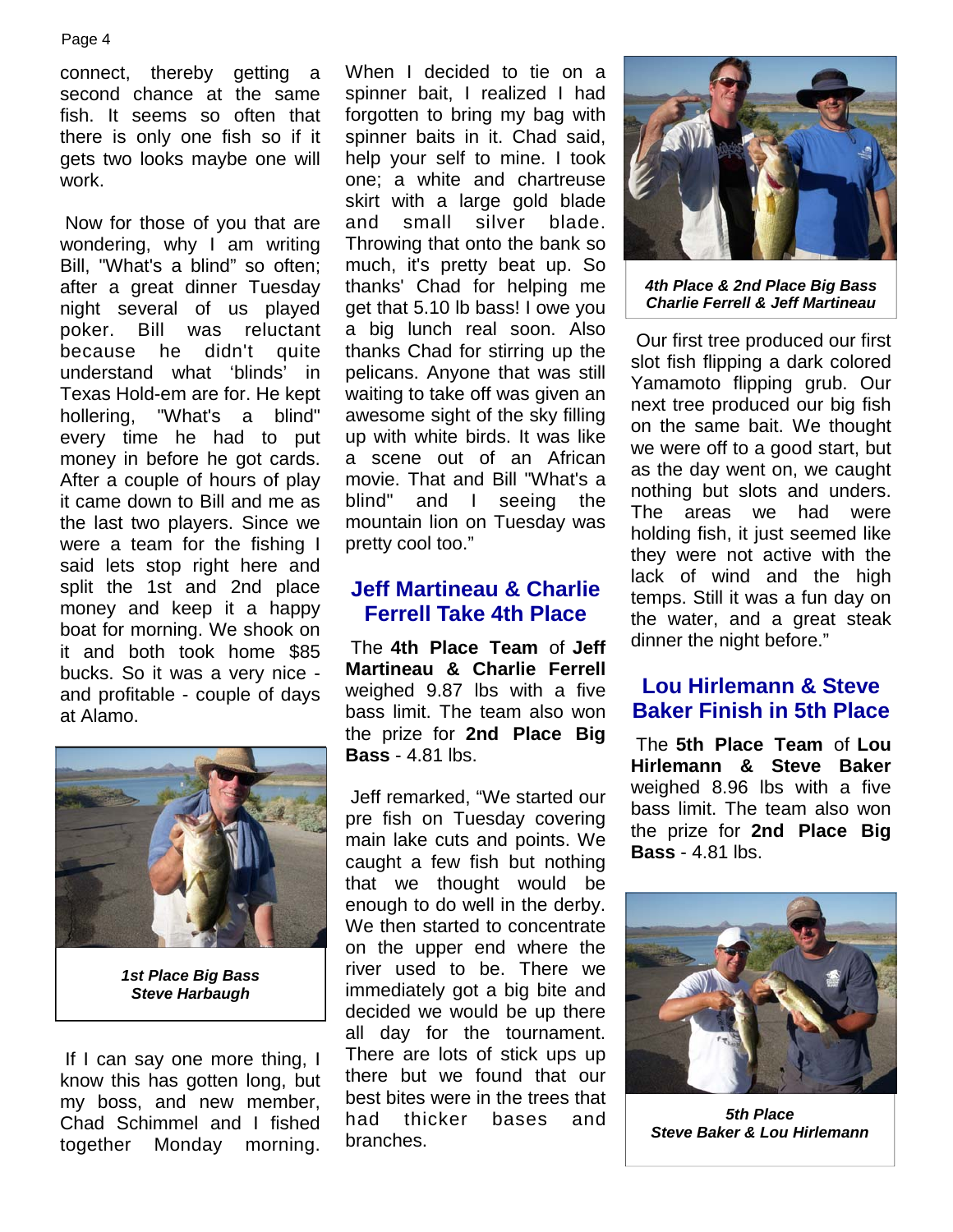Lou said, "Steve and I had fun with top water lures all day. We caught fish on buzz baits and one on a Texas rig. Camping and the steaks were great on Tuesday night.

 Steve Baker added, "When it comes to how Lou and I fished it is no secret. He used the Lou, "Fish Call", to call them in and then the buzz bait to hook them. He is a surgeon with the buzz bait and taught me a lot. I am truly thankful for all the great people in the club. The BBQ and the camping was awesome and a great way to spend my birthday! See you all next year!"

**Statistics for the tournament**: 48 men fished 9 hours each, bringing 110 keeper bass to the scales for a total weight of 151.38 pounds with a 3.15 pound average per fisherman. All but three fish were released back into the lake after weighin to fight again another day.



#### **Option Pots**  *By Jerry Askam*

**5 LB. POT:** On an overall tough fishing day for most anglers three very nice fish came to the scales with a 4.35 weighed by the team of Berry/Thomas, a 4.81 by Martineau/Ferrell, and a 5.10 lb. Largemouth caught by Steve Harbaugh. Steve's fish won the pot of \$240 and took a spinnerbait shortly after the tournament start. I'm sure that made for a pleasant day knowing the 5 pounder was already in the livewell. Steve and his partner Bill Ruehle also

won the poker tournament on Tuesday evening so I would guess they had a pretty good time at Alamo. Congrats on winning the pot Steve.

**SUPER POT:** Neil Burns and Ernie Arvizu won the tournament and the Super Pot worth \$230. Coupled with the tournament win they take home a total of \$614. Neil proved his dominance at Alamo by being the winning boater in both April and October. Neil becomes the third two time winner this year along with points leader Jeff Martineau and runner-up Daniel Elias. Ernie becomes the club's first three time winner by being the winning non-boater at Havasu, Saguaro, and Alamo. Congrats Neil and Ernie on a great tournament.

**GOON FISH:** Because of the unfortunate DQ of Richie Rojas and Rich Lapointe there was no Goon Fish winner. In accordance with club tournament rules, the winner of the \$205 Goon Fish pot will be determined by random draw for all persons entered in the pot and the draw will take place at the November general meeting. Rich caught a Bluegill on a crankbait that was weighed in as the winning Goon Fish until the DQ became necessary. There is a story behind the DQ that displays honesty, integrity, and sportsmanship on the part of Richie and Rich that I will try to relate. It shows the quality of the people in the club and the sportsmanship the club strongly promotes.

 Around 2 o'clock on tournament day, the Game and Fish officer pulled up to Richie's boat and checked for fishing license, fire extinguisher, etc and asked how many fish were in the livewell. Richie told him five, three unders and two slots. The officer pulled the fish from the livewell and took them to his boat where he measured them. When returning the fish the officer said one was a 16" over but there were only four fish. Richie thought he had five but didn't have culling tags on the smaller fish and thought maybe he had released one and assumed the officer was correct as only four fish could be seen. They subsequently caught another under and put it in the livewell thinking that completed their five fish limit.

 Richie had been having problems with dirty water in the livewell and had installed a bilge pump to circulate the water. They had caught a small 5 to 6" bass and somehow during the tournament it got wedged behind the bilge pump and couldn't be seen. Richie has to use a vacuum to drain water from the livewell and in the course of doing that and cleaning his boat on Thursday he found the small fish. Richie immediately called the Tournament Director and advised he would have to be DQ'd because he actually had six fish in violation of the five fish limit. As a side note Riche says all of his fish were alive and well when taken by the Game and Fish officer but the 16" died after being returned to the livewell.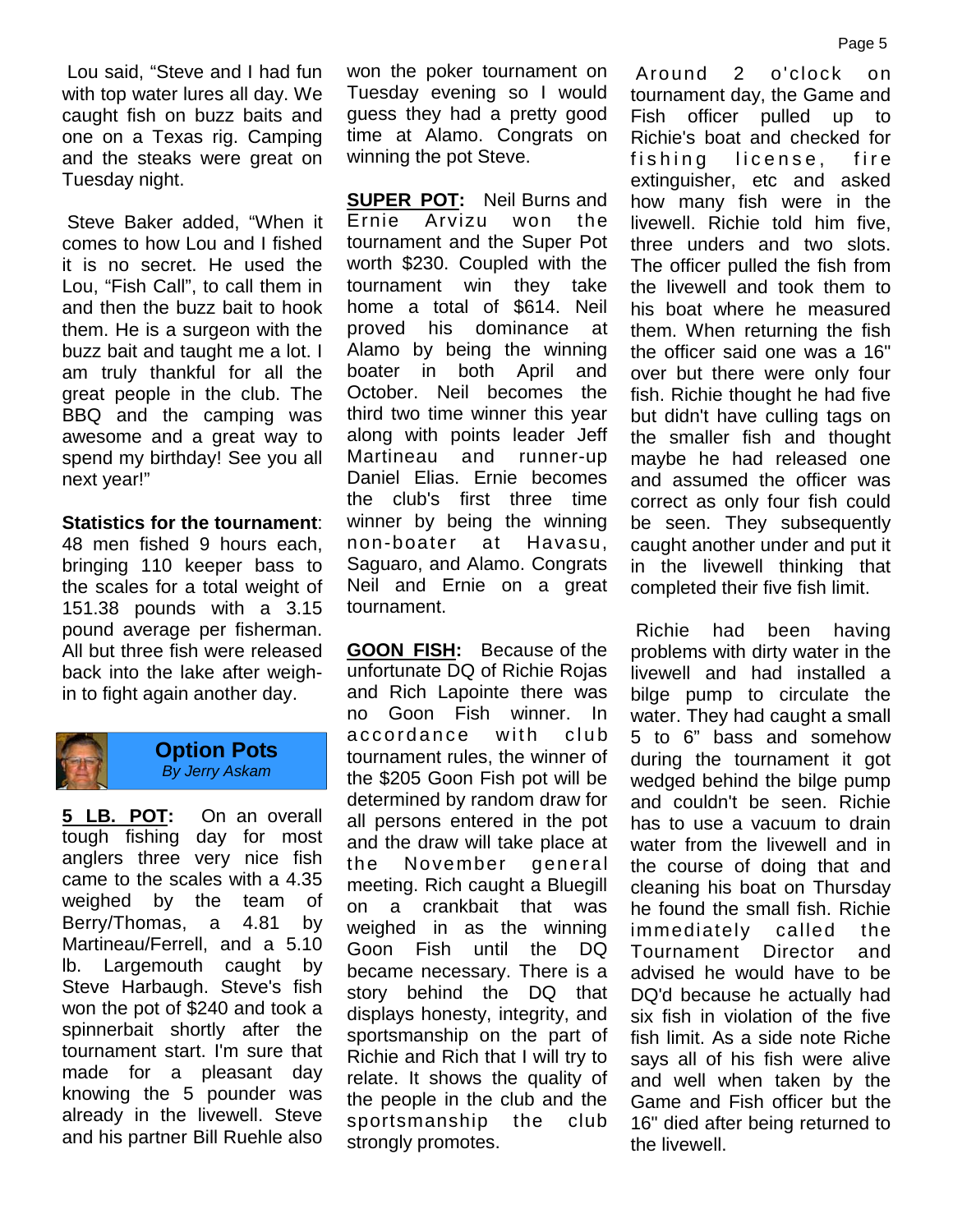I'm sure we all feel bad about the circumstances resulting in the DQ but it shows the honesty and integrity of Richie and Rich. Well done guys.



**Weighing-In**  *By* **Jack Hudges, Tmx Dir Elect**

 I would like to thank the members for electing me to the position of Tournament Director for 2012. I want to assure all the members that I will do the best job I possibly can to make the tournaments fun and a place they want to be the third Wednesday of every month. As Tournament Director I consider my position as the elected representative of the members to bring forth their ideas to the board for consideration to make the tournaments even better than they are currently.

 Midweek Bass Anglers exists for its members and I would like to remind all when you belong to a club you only get out of it what you put into it. I am encouraging all members to be more active in helping out with the numerous tasks that have to be completed in order to have a very successful club and tournaments. It takes many active members to have a first class club and not just the elected officers. It takes active members and inputs from the membership to make Midweek Bass even better than it is currently.

 If anyone has any ideas on how we can make the tournaments better please bring it to my attention so that I

can bring it up to the board for a decision.

 Finally, I would like to thank Clay for all his efforts in the past few years in helping the club to grow and showing the new members the enjoyment of tournament fishing. I am looking forward to working with him and receiving his guidance while I learn the task of being a successful Tournament Director.

 Again, thank you for your confidence in electing me as the Tournament Director for 2012.



## **Terminal Tactics Rigging Techniques That Beguile Bass**

 **Clip The Hooks** - To make a crankbait or topwater plug more snag proof, clip off one point on all treble hooks. Position each set so that two points are up and one point is down. Then, with wire cutters or similar tool cut off the point that rides downward on each set of hooks. This modification makes the plug considerably less likely to hang up on underwater obstructions.

**Impale Worm On Slider Head** Retrieved slowly at mid-depths, a plastic worm often attracts suspended bass. Tie on a slider head - a flattened, elongated jig-type bait that produces a good swimming action. For maximum action, add a curly-tail worm rigged weedless. If underwater obstacles are not a problem, a regular jig head is adequate; leave the hook exposed to increase the chances for a solid hook-set.

CAUTIO **FISHING AND HUNTING STORIES IN PROGRESS PROTECTIVE BOOTS MAY BE REQUIRED** 

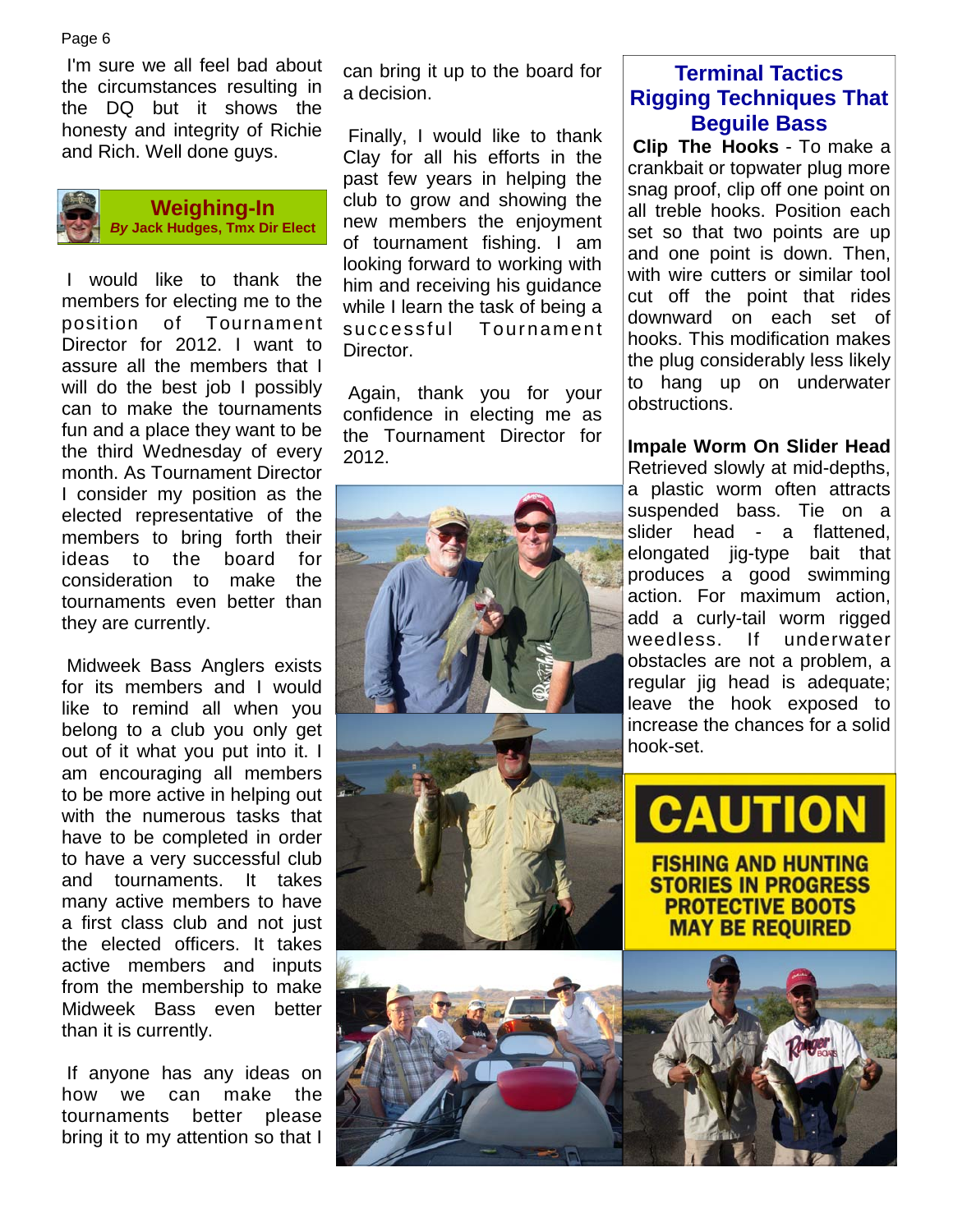